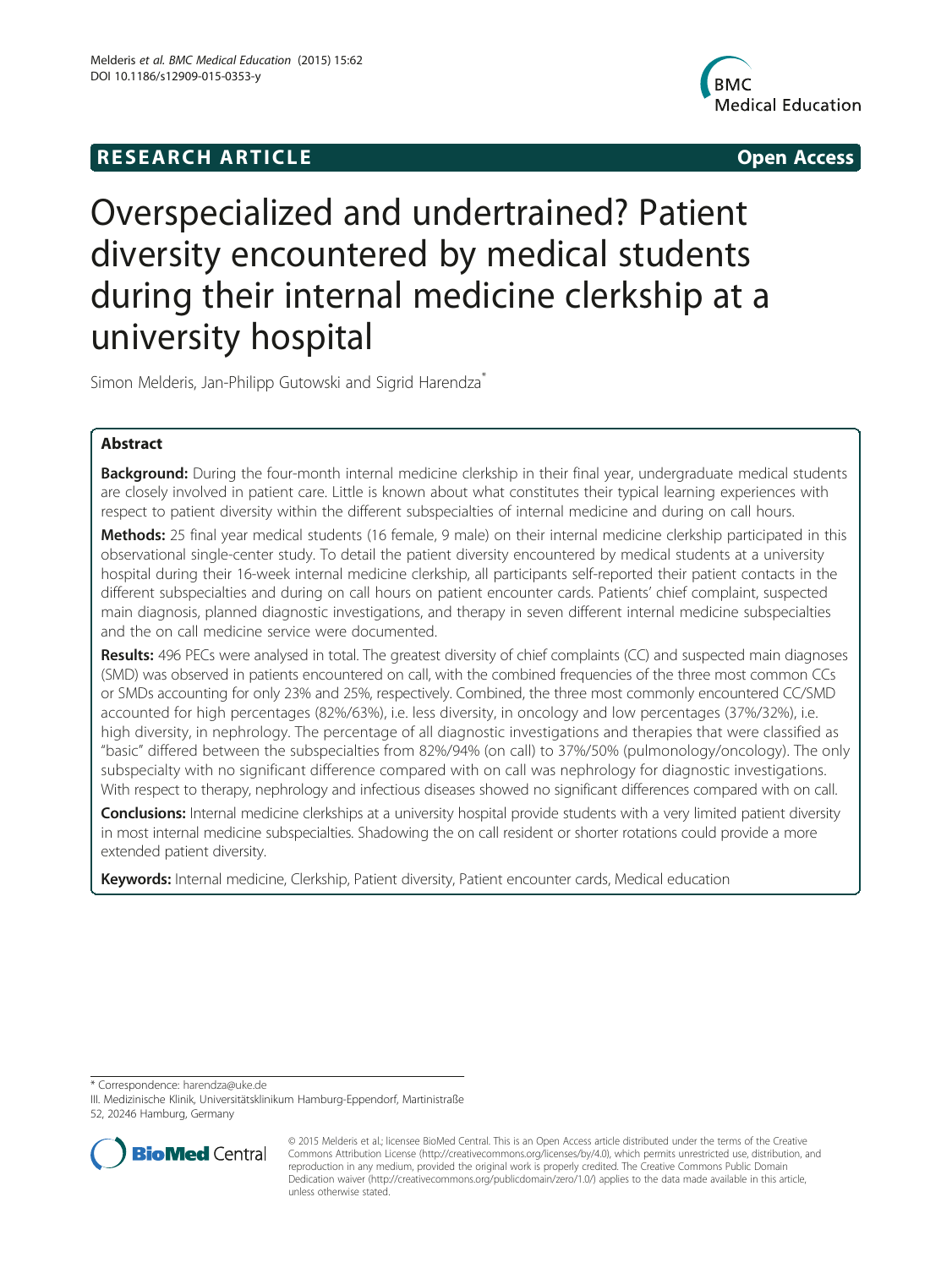# Background

General internal medical diseases such as hypertension, diabetes or renal insufficiency are highly prevalent in adults [\[1](#page-7-0)] and will be even more relevant in the future due to an aging population in many countries [[2,3\]](#page-7-0). They can interfere with the management of other, unrelated problems, e.g. perioperative care [\[4](#page-7-0),[5](#page-7-0)] or anaesthesia [\[6](#page-7-0)] and require an acquaintance with multiple medications from all medical disciplines [\[7](#page-7-0)]. Therefore, all medical school graduates need to be equipped with the necessary knowledge and skills to deal with common internal medical conditions, independently of their discipline of choice for postgraduate training.

On the other hand, medical knowledge and treatment options are growing ever more complex [\[8](#page-7-0)] and subspecialization is inevitable, especially in internal medicine [[9\]](#page-7-0). As early as the 1980s, specialty training and board certification in a certain internal medicine subspecialty became the norm in America [[10\]](#page-7-0). In Germany, particularly at university and other teaching hospitals, internal medicine departments are subspecialized. Hence, depending on the specific curriculum at a given medical school, the majority of the undergraduate teaching is delivered by specialists, who will often only cover their area of expertise. If learning objectives for general internal medicine are not well defined, these circumstances could lead to a lack of general internal medicine training.

Junior doctors from Ireland reported in a survey that they felt inadequately prepared for internship by medical school [\[11\]](#page-7-0). A study amongst German physicians in their first and second year of postgraduate training revealed perceptions of unpreparedness with respect to general internal medicine skills such as EKG interpretation as well as treatment and therapy planning [\[12\]](#page-7-0). Those skills are especially needed for patient encounters during on call hours when diagnoses have to be made quickly to initiate emergency treatment [[13\]](#page-7-0).

In the final year of their six-year undergraduate training medical students in Germany are required to complete a four-month hospital based rotation in internal medicine [[14](#page-7-0)]. During that time on the wards, they clerk patients and learn the day-to-day practical tasks of being a physician. We hypothesize that the specific patients they encounter in the different subspecialties of internal medicine greatly influence their learning experiences. To our knowledge there has been no study detailing the nature of these different internal medicine patient encounters in undergraduate medical education. Furthermore, it is not known whether learning experiences in internal medicine with respect to patient encounters differ between learning on the wards and whilst on call. It has been demonstrated though that great differences in clerkship experiences exist between family medicine, paediatrics and internal medicine [\[15](#page-7-0)]. In postgraduate

medical education, subspecialty elective exposures were without impact on outcomes on the American board of internal medicine certification examination [[16](#page-7-0)].

In order to analyze how well graduates are being prepared in dealing with common internal medical problems, we characterized the patient diversity encountered by final year students during their internal medicine clerkship. Our research questions were: are clerkships in different subspecialties of internal medicine at a university hospital associated with a more limited education in general internal medicine? Do patient encounters during on call periods differ from those on the specialized wards? Our primary objective was to quantify, qualify and compare the spectrum of conditions within the various subspecialties of internal medicine including those during on-call hours that students encounter during their final year clerkship.

# Methods

# Setting

At Hamburg University Medical Center the four month final year internal medicine clerkship is split into two rotations of eight weeks. For these, depending on availability, each student can choose two of the following subspecialties of internal medicine at our university hospital: cardiology, endocrinology, gastroenterology, infectious diseases, nephrology, oncology/hematology, and pulmonology. The medical content of the internal medicine rotation is currently not regulated or standardized. The students perform supervised work, similar to that of interns on internal medicine wards. They are specifically encouraged to clerk in new patients. Shadowing the on call internal medicine resident had not been part of the regular clerkships so far.

## Participants

All final year medical students who started their internal medicine clerkship in the July and December 2013 cohorts at Hamburg University Medical Center were invited to participate in this study. Participation was voluntary and prior to enrolment participating students gave informed consent. They could leave the study at any time without giving any reasons.

#### Patient encounter cards (PECs)

Based on patient encounter cards, which included age and sex of the patient as well as location of the encounter, level of involvement or supervision, diagnostic procedures, principal diagnosis (including aetiology, organ system involvement, and severity of complications), and up to four secondary diagnoses [[15\]](#page-7-0), and post-encounter forms [\[17\]](#page-7-0), PECs were developed for students in their final year internal medicine rotation to document the patients they encountered during their work on the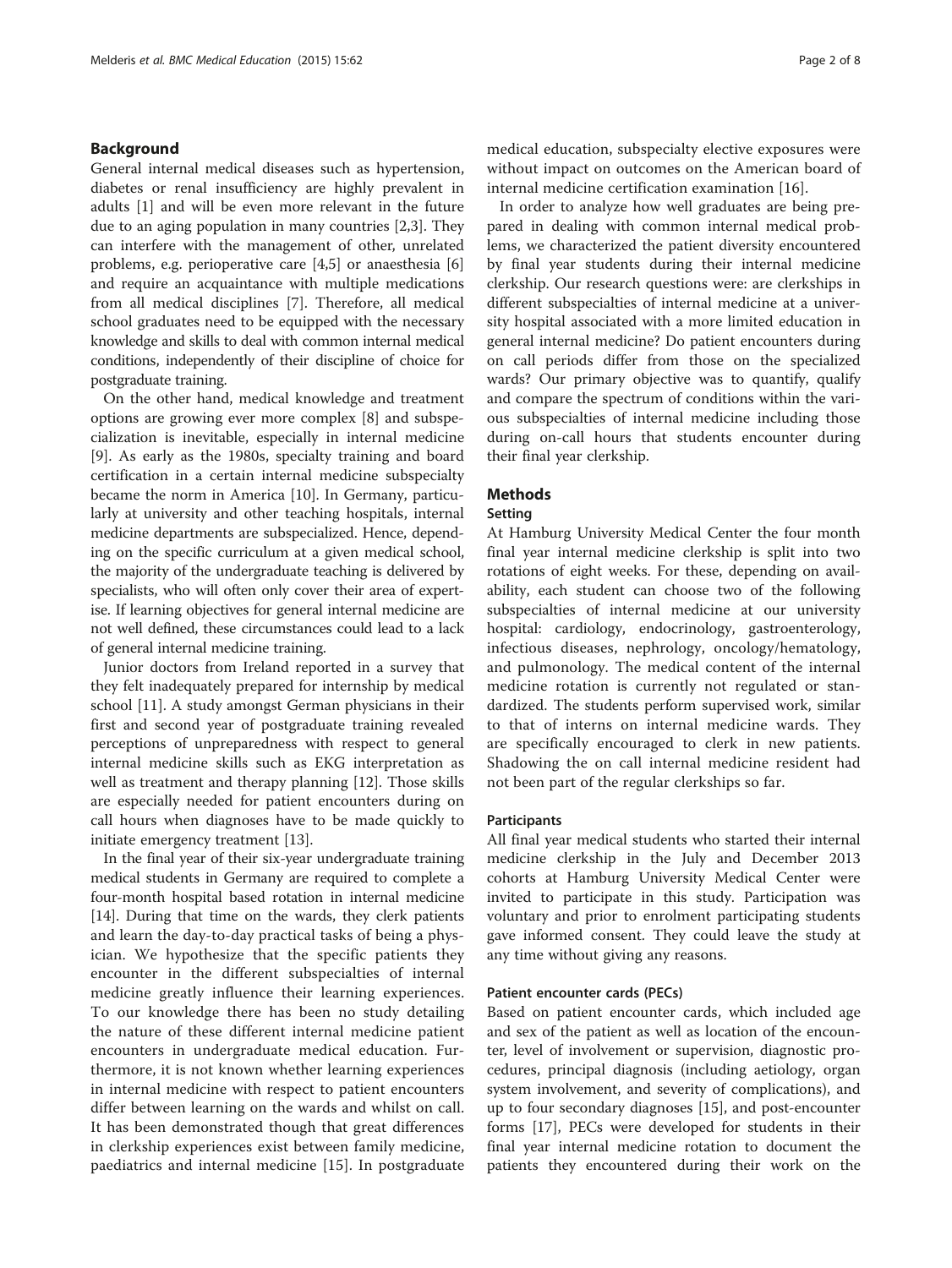wards. Each student created a unique code for pseudonymization. Parameters for documentation included: 1) patient demographic information such as age and sex, 2) chief complaint (CC), 3) suspected main diagnosis (SMD), 4) up to four relevant secondary diagnoses, 5) planned investigations (PI), and 6) planned therapy (PT). Students were given written and oral information on how to fill in the PECs and any remaining questions were addressed during the first week of the study. Initially participants were provided with 20 PECs, to be carried in the pockets of their white coats. They were asked to document every patient encounter they considered significant and in which they were involved with respect to clerking and/or participating in management decisions regarding diagnostic and/or therapeutic considerations. Students were asked to complete the PECs to the best of their knowledge without help from staff or supervisors. The PECs were collected two to three times per week, and students were provided with an additional supply of PECs when needed.

# On call

Students were encouraged to shadow the internal medicine on call resident. These shifts lasted from 5 pm until 10 pm on weekdays and students were given compensatory time off on the wards. On call, PECs were identical to normal PECs but yellow in color. At Hamburg University Medical Center the out-of-hours internal medicine on call resident is responsible for all patients admitted under internal medicine as well as patients admitted under other specialties who present with additional internal medical problems. Typical activities range from dealing with emergencies (e.g. pulmonary edema) to checking results of blood tests.

### Ethics

The study was performed in accordance with the Declaration of Helsinki and a member of the Ethics Committee

of the Chamber of Physicians, Hamburg, confirmed the innocuousness of the study protocol.

# Analyses

We used an observational study design where the unit of observation was a single student-patient interaction, as documented by the PECs, and the unit of analysis was the combined data of all these interactions/PECs within the different subspecialties (Figure 1). For comparison of the different subspecialties, we grouped all PECs according to the subspecialties (cardiology, endocrinology, gastroenterology, infectious diseases, nephrology, oncology/ hematology, and pulmonology) to which the students were assigned. All PECs that were completed during on calls were grouped together and handled as a separate "subspecialty".

Prior to data collection, chief complaints (CCs) were categorized based on our faculty's clerkship logbook which includes a list of common chief complaints [\[18](#page-7-0)]. Suspected main diagnoses (SMDs) were classified based on the ICD-10 system [\[19](#page-7-0)]. We grouped CCs and SMDs according to clinical judgement of the authors. For example, all primary lung cancers were put into a combined group, irrespective of histology or exact site. SM and PG grouped CCs independently and SH was involved in the discussion when no consensus on the grouping of a CC could be reached.

We also developed a blueprint of commonly encountered diagnostic procedures prior to data collection. The diagnostic procedures ranged from simple bed side tests (e.g. pulse oximetry) to invasive diagnostic procedures (e.g. intracardiac catheter). After completion of the study, ambiguous answers were discussed (PG, SM) and manually assigned to a category. Upon data analysis, any diagnostic procedure or therapy that was not precategorized was either added to a fitting category or grouped as a new category according to clinical judgement.

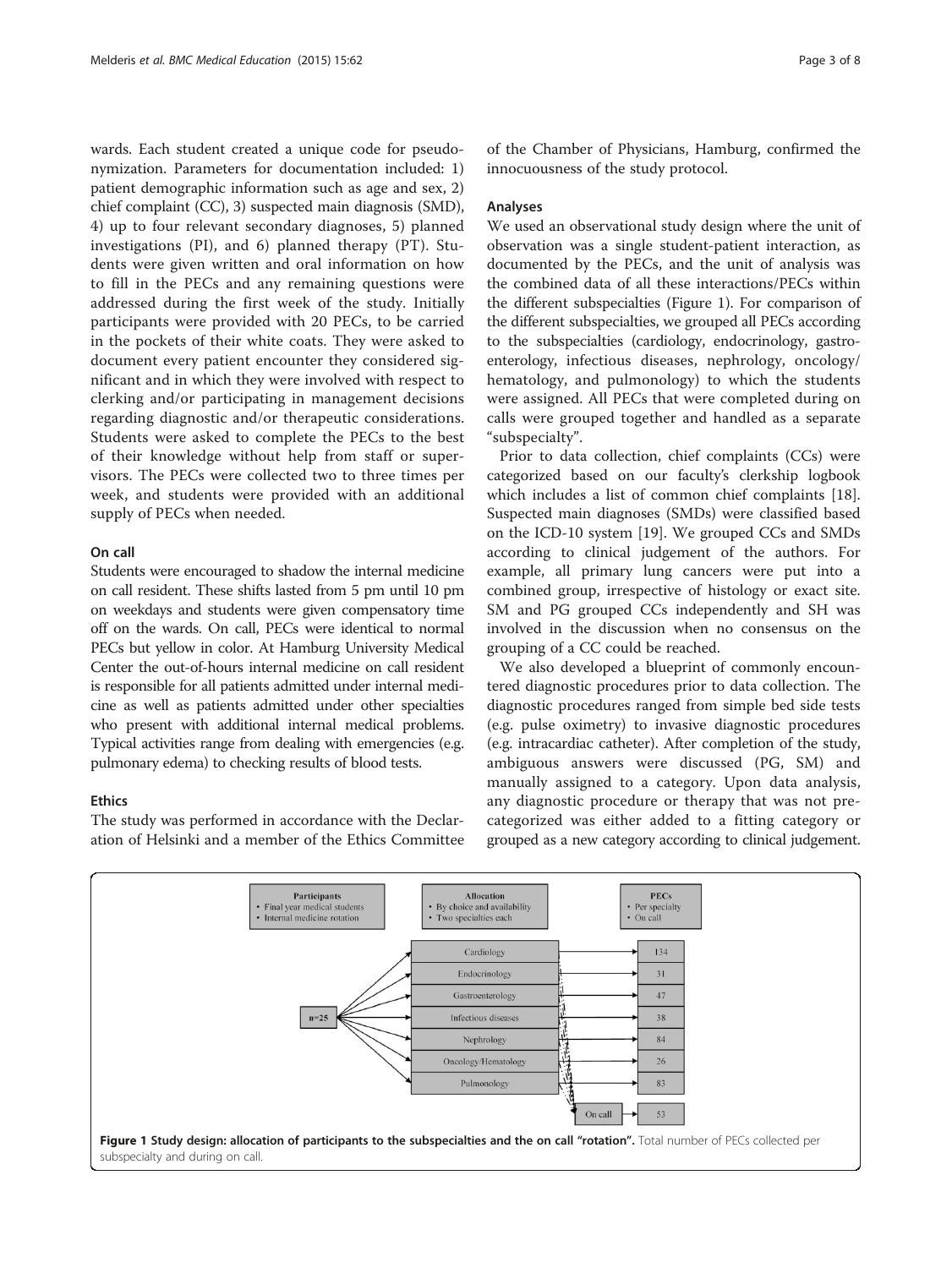Each diagnostic procedure was categorized as either basic (e.g. pulse oximetry) or non-basic (e.g. cardiac catheterization) according to our faculty's clerkship logbook [[18](#page-7-0)] involving a similar process of discussion as mentioned above when no consensus could be reached about how to categorize a diagnostic procedure. Planned therapies were categorized analogous to diagnostic procedures.

#### Statistical methods

Data for study participants and PECs collected are expressed as mean ± standard deviation. Student's t-test was used to compare means. Chief complaints, suspected main diagnosis, investigations and therapies are expressed as percentage of all completed PECs collected within a subspecialty. The chi-squared test was used to explore the relationship between frequencies and subspecialties. Statistical analysis was performed using Excel (Microsoft®) and GraphPad Prism version 6.04 for Windows, GraphPad Software, San Diego California USA. P < 0.05 was considered statistically significant.

# Results

#### **Demographics**

All 25 students (16 female, nine male) from the two cohorts who were approached participated in the study and completed it. The mean age of all participants was  $26.4 \pm 2.1$  years (female:  $26.4 \pm 2.2$ ; male:  $26.3 \pm 2.1$ ). We collected and analysed a total of 496 PECs. Each student completed on average  $19.8$  PECs  $\pm 10.0$  (female:  $19.6 \pm$ 11.0; male:  $22.2 \pm 8.5$ ). There was no statistically significant difference between the sexes.

# Chief complaints

We found differences in both the diversity and nature of the chief complaints encountered within the different subspecialties. The greatest diversity was observed in the on call patients where the three most common chief complaints together accounted for only 23% of all on call PECs (Figure 2). On the wards, the three most common CCs ranged from 37 to 82%. The three most commonly encountered CCs were for the subspecialties: nephrology: fatigue and B symptoms, dyspnea, urogenital; endocrinology: admitted-with-diagnosis, fatigue and B symptoms, dyspnea/ musculoskeletal; infectious diseases: admitted-with-diagnosis, fatigue and B symptoms, fever; gastroenterology: admitted-with-diagnosis, abdominal pain, abnormal liver function tests; oncology/hematology: fatigue and B symptoms, admitted-with-diagnosis, musculoskeletal; pulmonology: dyspnea, cough, fatigue and B symptoms; cardiology: dyspnea, chest pain, admittedwith-diagnosis. The most commonly encountered complaint on call was abdominal pain.



### Suspected main diagnosis

The percentage of the three most commonly encountered suspected main diagnoses (SMDs) per subspecialty or on call, respectively, is shown in Figure 3. The distribution of diseases for the respective ranks per specialty is displayed in Table [1](#page-4-0). The greatest range of diagnoses was encountered during the on call periods, where the three most common SMDs together accounted for only



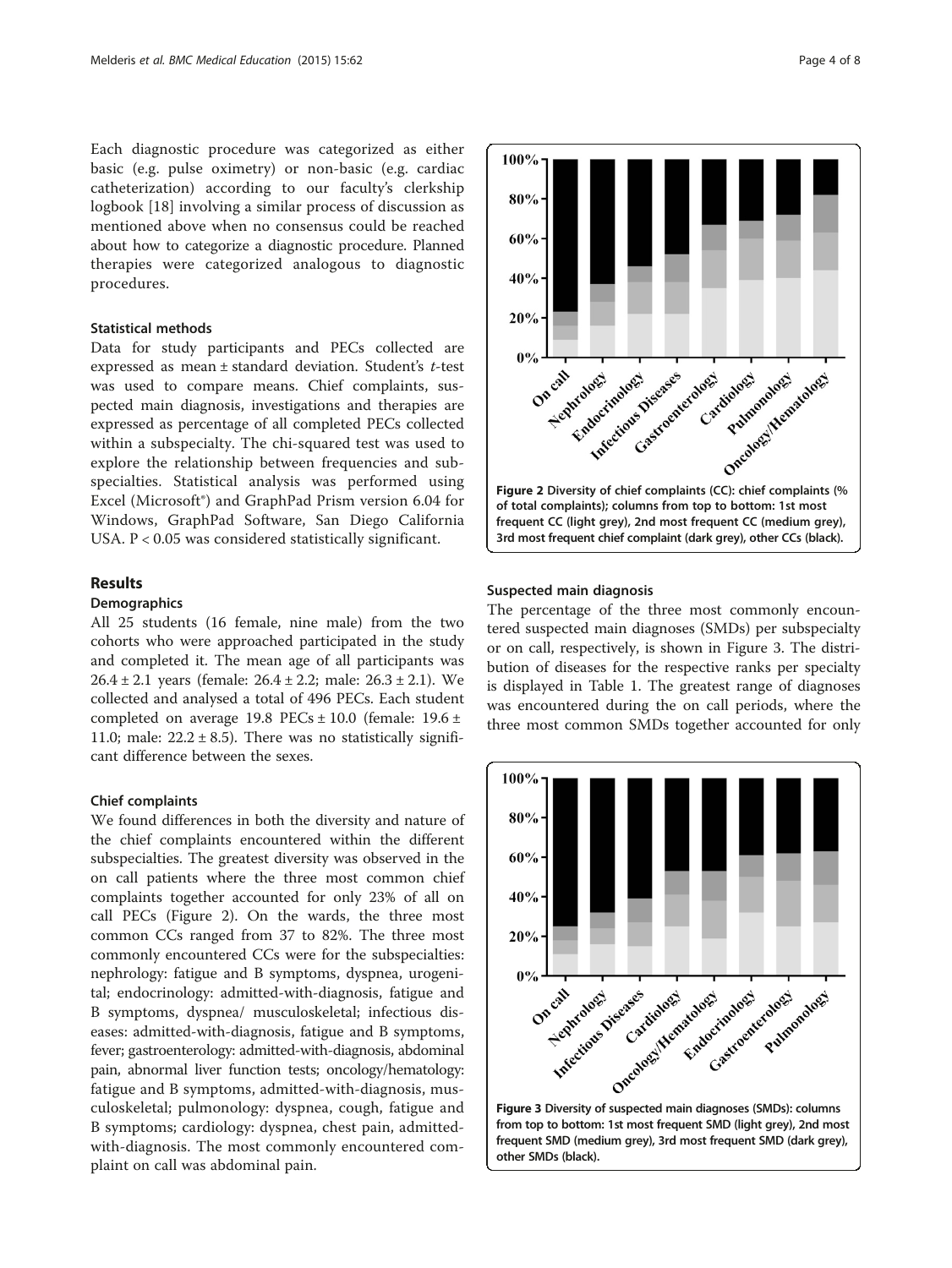| Ward                |                                    | $\overline{2}$                | 3                                  |  |
|---------------------|------------------------------------|-------------------------------|------------------------------------|--|
| On call             | • Water and electrolyte imbalances | • Infections-special          | ---                                |  |
|                     |                                    | • Overdose/poisoning          |                                    |  |
|                     |                                    | • Acute renal failure         |                                    |  |
| <b>Nephrology</b>   | • Urinary tract infection          | • Respiratory tract infection | • Sepsis                           |  |
|                     |                                    |                               | • Hypertension                     |  |
|                     |                                    |                               | • Acute renal failure              |  |
| Endocrinology       | • Endocrine tumor                  | • Endocrine syndrome          | • Tumor-unspecified                |  |
| Infectious diseases | • Hepatitis/cirrhosis              | • Infections-special          |                                    |  |
|                     |                                    | • Gastroenteritis             |                                    |  |
| Gastroenterology    | • Hepatitis/cirrhosis              | • Gastrointestinal (GI) tumor | • Upper-GI-condition (unspecified) |  |
| Oncology/hematology | • Lymphoma                         |                               | • Acute leukemia                   |  |
|                     | • Tumor-unspecified                |                               | • Chronic leukemia                 |  |
| Pulmonology         | • Lung tumor                       | $\cdot$ COPD                  | • Pulmonary hypertension           |  |
| Cardiology          | • Stable coronary artery disease   | • Valvular heart disease      | • Acute coronary syndrome          |  |

<span id="page-4-0"></span>Table 1 Most commonly encountered suspected main diagnoses

25% of the total diagnoses. On the wards, the three most common SMDs ranged from 32% to 63% in the different subspecialties. As a general measure of diversity of SMDs we calculated how many of the most common diagnoses were needed to represent >75% of all diagnoses within a respective subspecialty. These were 15 (on call), 10 (nephrology, infectious diseases), six (cardiology), and five (endocrinology, gastroenterology, pulmonology, oncology/hematology). The percentage of subspecialty-specific main diagnoses per subspecialty is shown in Table 2. While on the cardiology wards 89% of the main diagnoses were diseases from the subspecialty of cardiology only 24% of diagnoses on the ward for infectious diseases were specific infectious diseases.

# Secondary diagnoses

Students were asked to document up to four relevant secondary diagnoses per patient on their PECs. We particularly looked for common general internal medicine diseases, in particular for: atrial fibrillation, anaemia, respiratory tract infections, COPD, diabetes, hypertension,

Table 2 Percentage of subspecialty-specific main diagnoses per subspecialty

| Subspecialty        | Subspecialty-specific diagnoses |
|---------------------|---------------------------------|
| Cardiology          | 89%                             |
| Pulmonology         | 88%                             |
| Gastroenterology    | 86%                             |
| Oncology/hematology | 77%                             |
| Endocrinology       | 68%                             |
| <b>Nephrology</b>   | 54%                             |
| Infectious diseases | 24%                             |

hyperthyroidism, and renal insufficiency (Table [3\)](#page-5-0). These diseases accounted for 7.7% (oncology/haematology) to 28.7% (pulmonology) of all documented relevant secondary diagnoses per specialty. Pulmonology, cardiology and nephrology showed the widest variety of these general internal medicine diseases while in endocrinology and oncology/hematology hardly any of these common general internal medicine diseases were documented as secondary diagnoses.

# Diagnostics and therapy

The percentage of all investigations that were classified as "basic" differed between the subspecialties, ranging from 82% (on call) to 37% (pulmonology) (Figure [4](#page-5-0)). No significant difference was found between on call and nephrology, the two subspecialties with the highest percentage of "basic" diagnostics. We found similar results for the percentage of "basic" therapy (Figure [5\)](#page-5-0). The range for "basic" therapy was between 94% (on call) and 50% (oncology/hematology). Infectious diseases and nephrology were the two subspecialties, which showed no significant difference compared with on call.

# **Discussion**

Acquisition of general internal medicine knowledge and basic diagnostic, therapeutic and management skills are an important goal of internal medicine clerkships during undergraduate medical education. Students should be provided with relevant internal medicine assets, which will be useful independently of their further postgraduate training. Our findings suggest that the patient mix encountered by medical students during their final year internal medicine clerkship at a tertiary care center is narrow and specialized in most subspecialties. This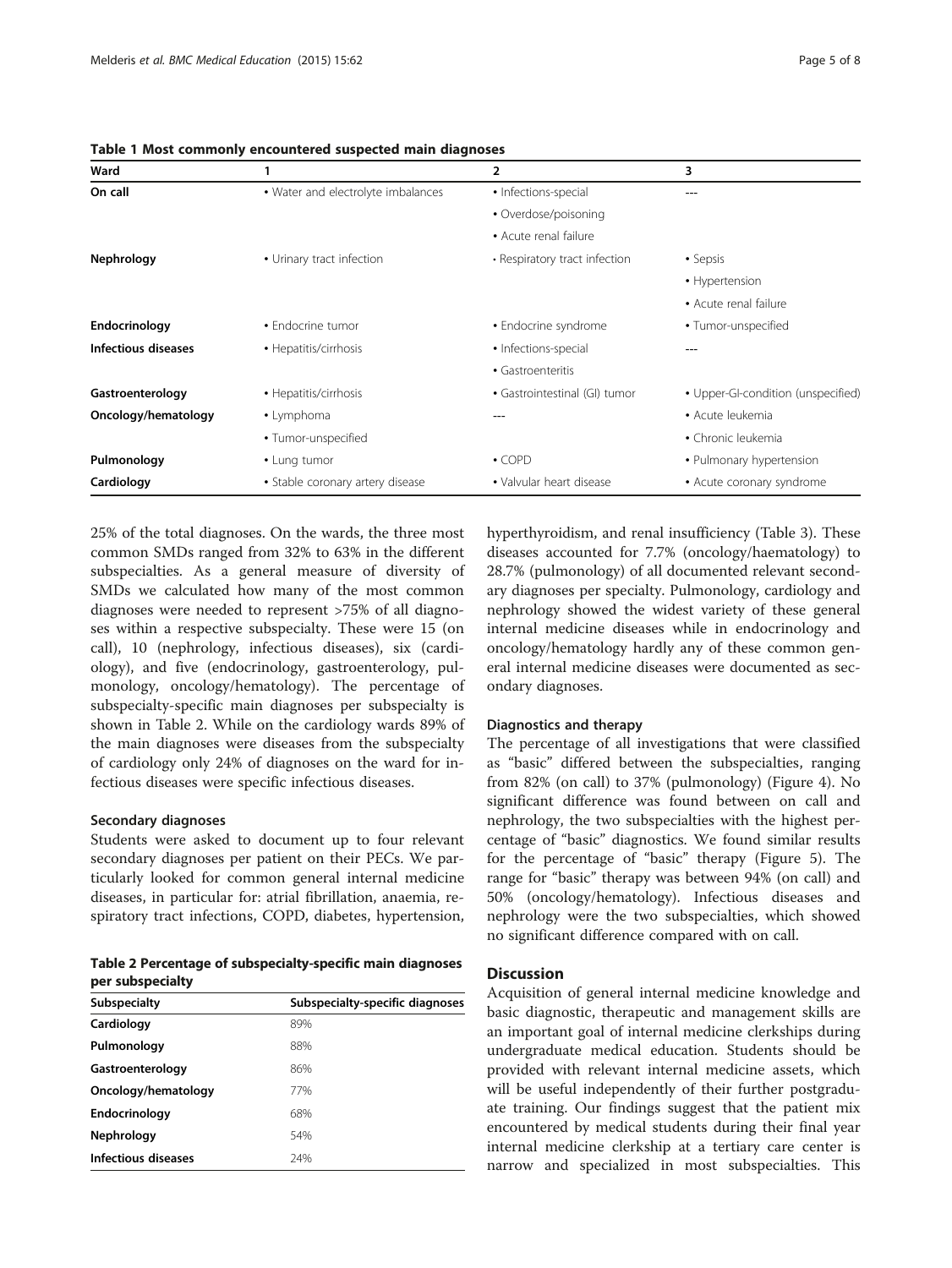| Secondary diagnosis           |       | $\overline{2}$ | 3     | 4     | 5     | 6     | 7     |
|-------------------------------|-------|----------------|-------|-------|-------|-------|-------|
| Atrial fibrillation (%)       | 17.16 | $---$          | 4.26  | $---$ | 5.95  | 3.85  | 6.02  |
| Anaemia (%)                   | 1.49  | ---            | 2.13  | ---   | 1.19  | ---   |       |
| Respirat. tract infection (%) | 0.75  | ---            | ---   | 5.26  | $---$ | ---   | 4.82  |
| COPD (%)                      | 8.21  | 9.68           | 2.13  | 2.63  | 11.90 | $---$ | 22.89 |
| Diabetes (%)                  | 11.94 | ---            | 17.02 | 10.53 | 13.10 | $---$ | 12.05 |
| Hypertension (%)              | 0.75  | ---            | ---   | ---   | 2.38  | 3.85  | ---   |
| Hyperthyroidism (%)           | 1.49  | ---            | ---   | ---   | 3.75  | $---$ | 3.61  |
| Renal insufficiency (%)       | 9.70  | ---            | 4.26  | 2.63  | 16.67 | $---$ | 6.02  |
| Total (%)                     | 22.5  | 9.0            | 18.7  | 16.0  | 24.3  | 7.7   | 28.7  |

<span id="page-5-0"></span>Table 3 Common general internal medicine secondary diagnoses per subspecialty

1: cardiology, 2: endocrinology, 3: gastroenterology, 4: infectious diseases, 5: nephrology, 6: oncology/haematology, 7: pulmonology.

reflects the increasing specialization and subspecialization in the field of internal medicine [[9\]](#page-7-0). Interestingly, some subspecialties, in our study nephrology and also infectious diseases, provide a range of basic diagnostic and therapeutic skills which is as broad as during on call patient encounters. A survey of US internal medicine subspecialty fellows has shown that nephrology is being considered a very difficult subject matter to grasp [\[20](#page-7-0)]. This study and our data suggest that clinical thinking to choose the correct diagnostic and therapeutic measures seems to play a major role in this subspecialty resulting in a broader variety of procedures to be learned.

In other subspecialties, e.g. oncology/hematology, the three most common chief complaints and suspected main diagnoses accounted for 82% and 63% of the total, respectively. Furthermore, within a narrow spectrum of conditions, the students encountered a large percentage

of rare disease. For example, in endocrinology, rare endocrine tumors and syndromes accounted for 31% and 18% of all diagnoses, respectively. This means that a student might spend the whole internal medicine clerkship without ever treating a patient with hypertension, pneumonia or any other common conditions of general internal medicine he will have to deal with even during postgraduate training in surgery. However, a study on the impact of subspecialty elective exposures on outcomes on the American board of internal medicine certification examination did not demonstrate significant positive associations between individual subspecialty elective exposures and ABIM-CE mean standardized passing score [\[16\]](#page-7-0).

Despite these results for postgraduate training, we consider a greater patient variety to be relevant for the acquisition of general internal medicine knowledge



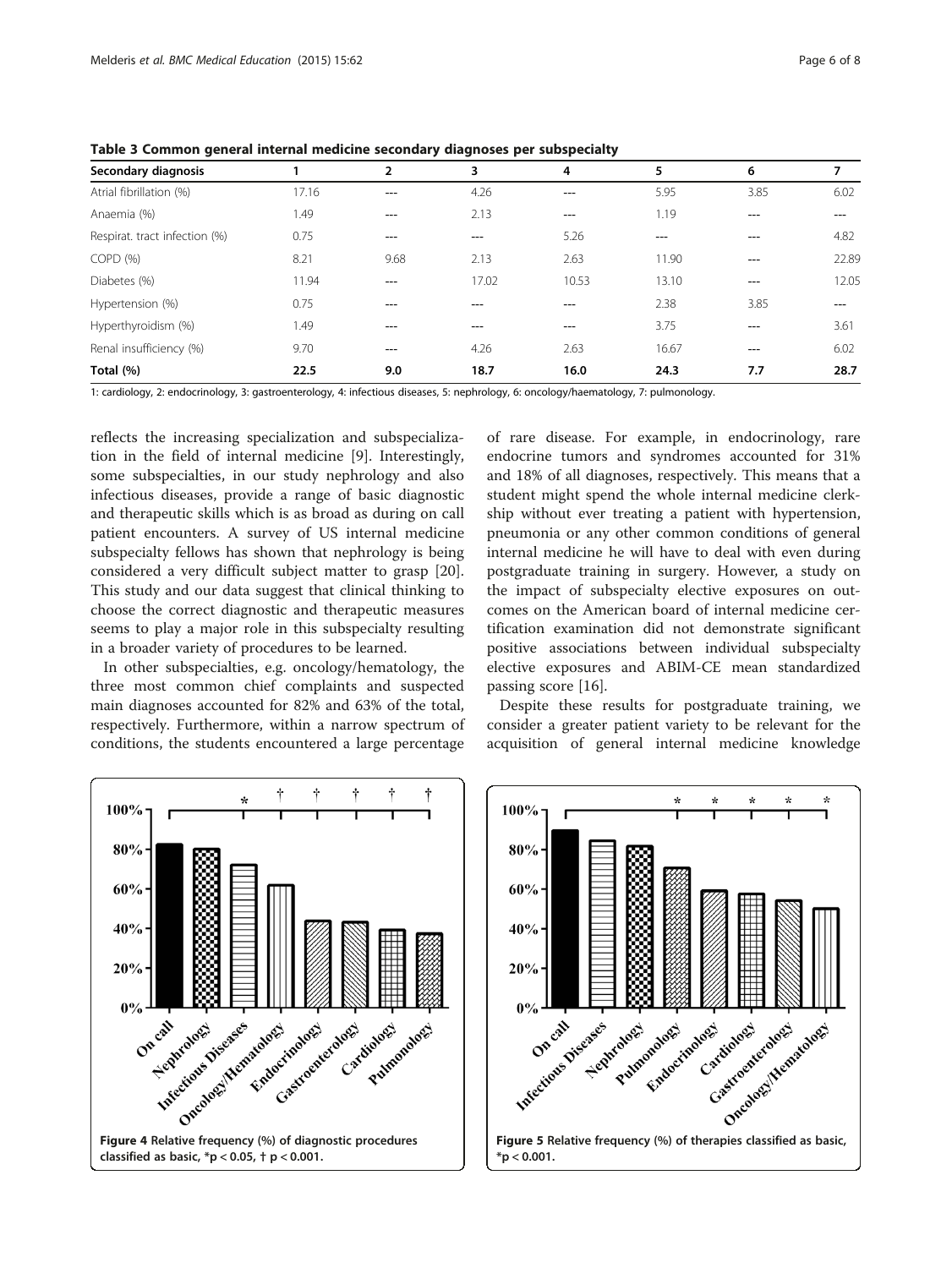during undergraduate internal medicine clerkships. Our data show, that a larger patient diversity with respect to diagnoses and to basic diagnostic and therapeutic procedures can be achieved by being exposed to learning experiences on call. Integrating on call rotations into internal medicine clerkships would be in line with the suggested core condition of "supported participation" for clinical workplace learning [[21\]](#page-7-0). Hence, it should be considered to become a mandatory part of the curriculum for internal medicine clerkships. This would also be in line with the suggestions towards more competencybased medical education [[22\]](#page-7-0), which will have significant implications for the planning of internal medicine clerkships. Furthermore, other educational means, such as conference attendance and self-directed reading of an electronic knowledge resource [[23\]](#page-7-0) as well as multisource feedback [\[24](#page-7-0)] have been shown to be significantly associated with knowledge acquisition during internal medicine residency. These educational means might also support learning in undergraduate medical education.

In our setting, cardiology, pulmonology and gastroenterology showed the least variety in main diagnoses from the field of general internal medicine. However, clinical experiences with many different diseases during undergraduate training have been found to be important for expertise development in medical education with respect to knowledge encapsulation and illness script formation [[25](#page-7-0)]. When we looked at a subset of common internal medicine conditions, we found that all students in all subspecialties encountered at least some of them as relevant secondary diagnoses. For students who encounter only a very limited number of specific main diagnoses in one subspecialty, teaching could focus also on secondary diagnoses of patients to broaden the spectrum of diseases encountered and to enhance clinical reasoning skills in students [\[26\]](#page-7-0). Furthermore, to expand the spectrum of problems to which students can be exposed, clinical teaching can be enriched by written clinical cases, simulated patients and other teaching methods, which should be made available to clinical teachers by the curricular planners [\[27](#page-7-0)].

In addition to including on call encounters in the internal medicine clerkship curriculum for final year undergraduate students, or to also focus teaching on secondary diagnoses from the field of general internal medicine, another option might be to shorten the rotations to four weeks per ward, which would give every student the opportunity to collect experiences from four different specialties. While subspecialty experience in internal medicine undergraduate training has been shown to be of value [[28\]](#page-7-0), rotating to four different wards will not solve the problem of encountering many patients with rare diseases or using very specialized tests or therapies rather than being exposed to more general internal medicine problems and basic diagnostic procedures and therapies while being on call. Additionally, with shorter rotations students will have to adjust to new nursing staff, new supervisors, and different working habits on new wards more frequently, which might impair their learning experience in the first couple of days. Our data show, that patients are admitted to the university hospital in several subspecialties with a diagnosis, which requires further specialized diagnostic or treatment. Many of these patients will have had more basic investigations or therapies in the community or smaller hospitals prior to admission. Thus, students at a university hospital will not have been engaged with this process. Much of the process of clinical decision-making and patient management, however, can be developed best by task-based learning [[29](#page-7-0)] or by observing and forming an educational relationship with a role model [\[30\]](#page-7-0). Shadowing the resident on call would provide possibilities for both educational strategies and provide a broader understanding of general internal medicine problems. In addition, it exposes students to dealing with emergencies, which junior doctors find particularly challenging and feel ill prepared for by their undergraduate training [\[31](#page-7-0)].

One limitation of our study is the small number of participants. Although we collected 496 completed PECs from students in seven internal medicine subspecialties, some of these, for example endocrinology, only had a limited number of PECs  $(n = 31)$ . Students were allocated their specific rotations according to choice, thus we cannot differentiate how much difference between the subspecialties is due to a difference in intrinsic motivation for a certain subspecialty and how much is due to differences between the students. Some students only completed very few PECs, which limits how well their PECs represented their learning environment. Finally, our study was limited to a single tertiary care center. Therefore, generalization of our findings might be difficult. However, our findings might still raise the awareness that certain problems regarding appropriate learning encounters for general internal medicine may exist.

# **Conclusions**

Internal medicine clerkships at a university hospital provide students with very limited patient diversity in many internal medicine subspecialties except nephrology. Shadowing the resident on call was associated with a much greater variety of common complaints, main suspected diagnoses, and basic diagnostic and therapy. To equip medical students with a broader diversity of general internal medicine skills at tertiary care centers, shorter rotations or on call learning opportunities should become a mandatory part of the final year internal medicine clerkship. Whether such curricular adaptations will also lead to better exam results needs to be investigated in further studies.